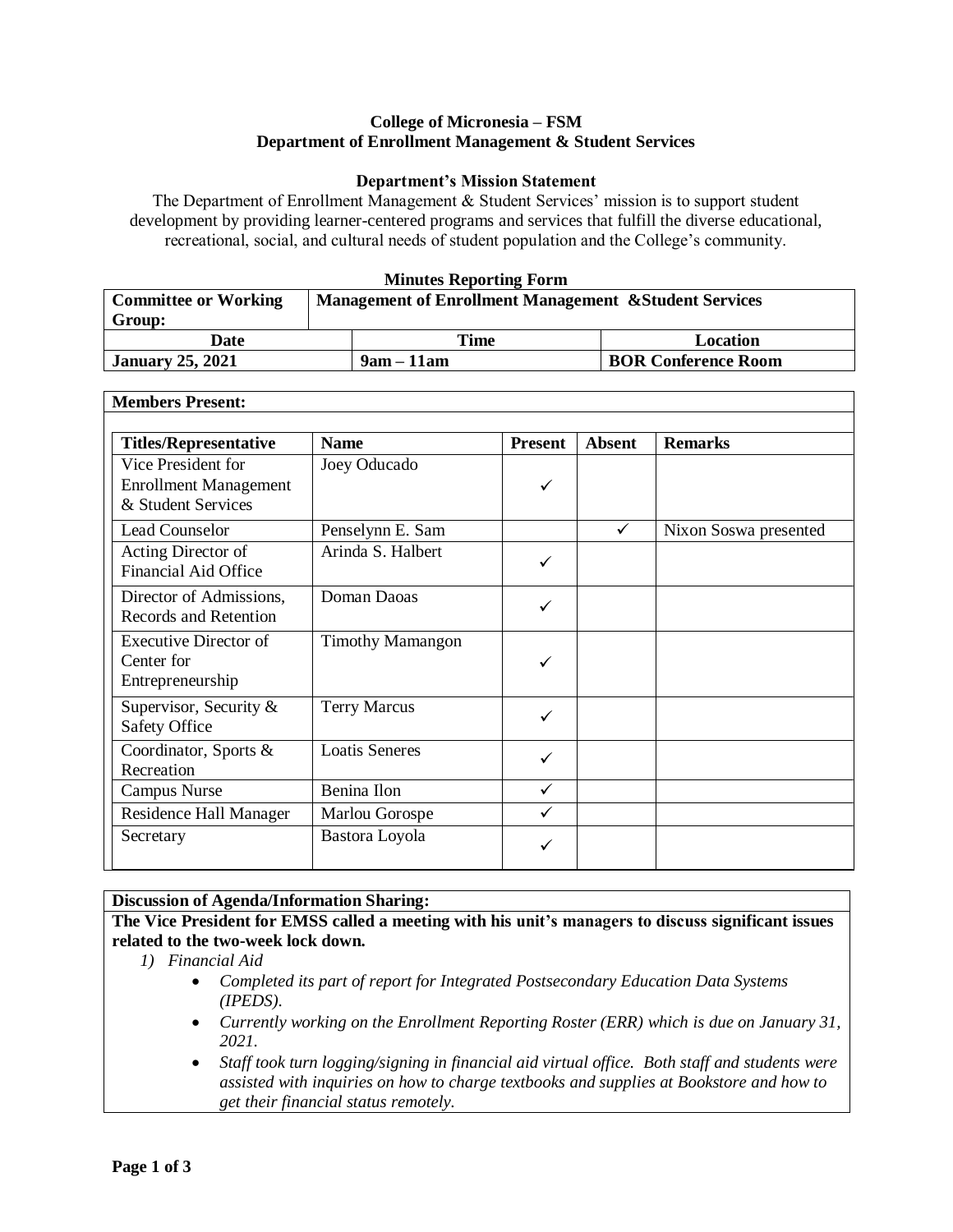- *2) Sports & Recreation*
	- *Worked in collaboration with security officers in setting up the entrance post for incoming vehicles or individuals.*
	- *Prepared water supply for disinfection of incoming vehicles.*
	- *Prepared and cleaned the VIP lounge and two isolation rooms at the gym for emergency purposes.*
- *3) Residence Halls*
	- *There are 32 students resided in the residence halls, 14 males and 18 females.*
	- *Resident students are restricted to remain on campus.*
	- *Some students were cited under the influenced of alcohol and will be referred for disciplinary actions.*
	- *Off-campus trips were cancelled until further notice.*
- *4) Security & Safety*
	- *Met with officers to brief lock down.*
	- *Assigned officers to post designated area to monitor the perimeter and the campus facilities.*
	- *Secured off restricted area (perimeter) with caution tapes.*
	- *Secured all entrance areas except for one designated check point.*
	- *All incoming staff, students and others are logged in for temperature checkup.*
	- *Increased number of officers on duty.*
	- *Investigated incident report relating to breach of security.*
	- *Allowed maintenance staff to work within the perimeter with conditions.*
- *5) Center for Entrepreneurship*
	- *Yuuki Omura, Administrative Specialist resigned from his post on January 16, 2021.*
	- *One special contract was hired and assumed the responsibilities of previous administrative assistant.*
	- *The green house was in operation in collaboration with the security officers.*
- *6) Admissions, Records and Retention*
	- *Students continued to register on-line*
	- *Staff were scheduled to monitor the virtual office*
	- *Processed and scanned transcripts to University of Guam (UOG)*
	- *Emails were exchanged among the campuses regarding Spring 2021 registration*
- *7) Health Services*
	- *Assisted two staff for their medications and refill of vitamin supplements.*
- *8) Counseling*
	- *Created an emergency contact plan for the office.*
	- *Currently five tutors are contracted for this semester; one for Chuuk campus and four for National campus. Other campuses are yet to submit their tutor contracts for review and approval.*
- *9) VPEMSS*
	- *Spring2021 Tutors Budget*

| Campus          | Count | Actual % of $N$ | <b>Allocation</b> |
|-----------------|-------|-----------------|-------------------|
| <b>National</b> | 523   | 37%             | \$7,811.52        |
| <b>CTEC</b>     | 249   | 18%             | \$3,719.06        |
| Chuuk           | 289   | 21%             | \$4,316.50        |
| Kosrae          | 114   | 8%              | \$1,702.70        |
| Yap             | 231   | 16%             | \$3,450.21        |
| Total(N)        | 1,406 |                 | \$21,000.00       |